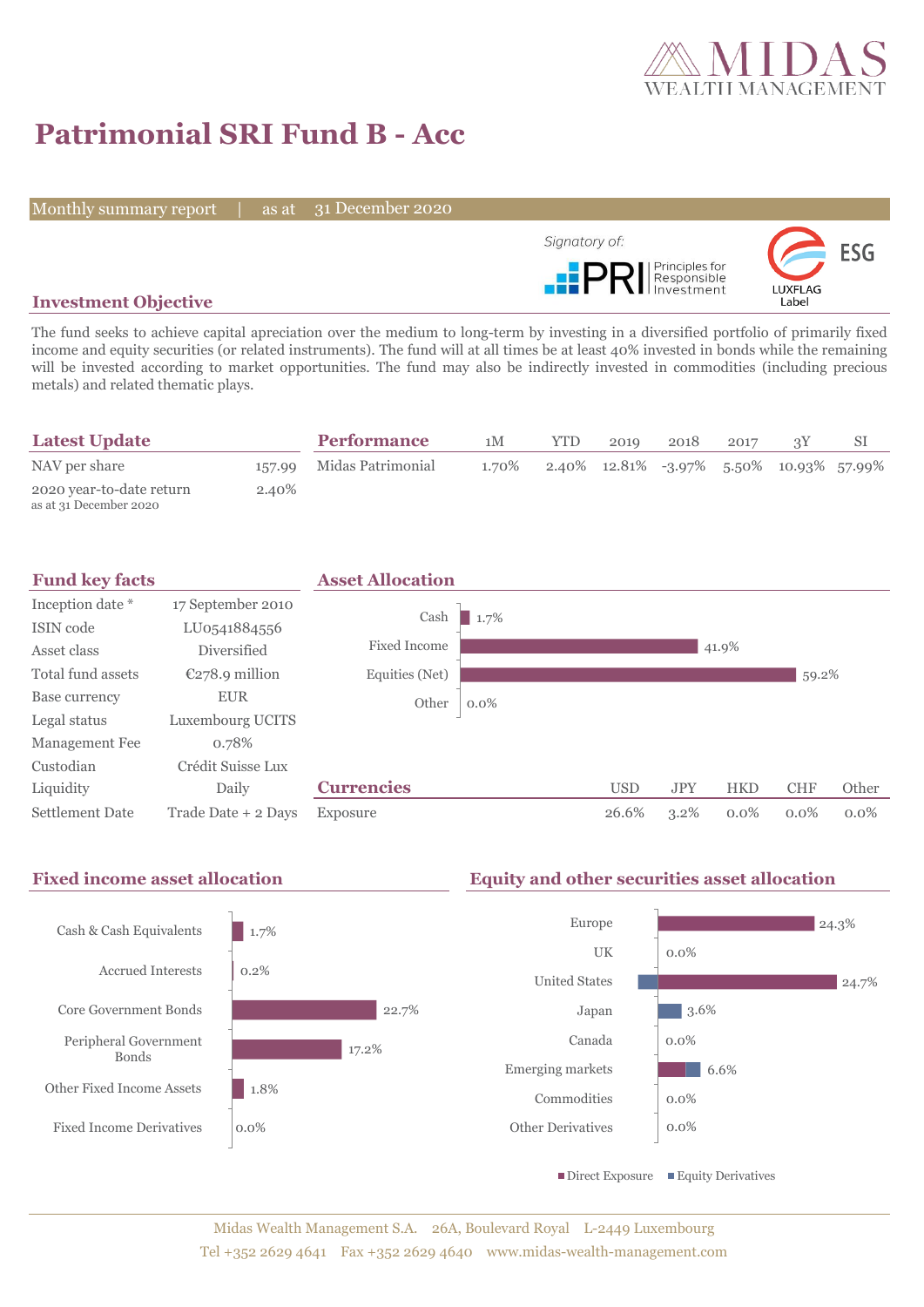

# **Patrimonial SRI Fund B - Acc**

Monthly summary report  $\overline{\phantom{a}}$ 

31 December 2020

| Top 10 fixed income holdings            | Rating       | Weight  | <b>Fixed income rating breakdown</b> |         |  |
|-----------------------------------------|--------------|---------|--------------------------------------|---------|--|
| BTPS: BTPS 0.35 02/01/25                | BBB-         | $3.3\%$ |                                      |         |  |
| BUNDESSCHATZANW: BKO 0 03/11/22         | AAA          | $2.9\%$ | AAA                                  | 28.7%   |  |
| BTPS : BTPS $1.07/15/22$                | BBB-         | 2.6%    | AA                                   | 20.6%   |  |
| NETHERLANDS GOVT: NETHER 3 1/4 07/15/21 | AAA          | 2.6%    | А                                    | 9.5%    |  |
| SPANISH GOV'T: SPGB o 01/31/26          | $BBB+$       | 2.6%    | <b>BBB</b>                           | 35.4%   |  |
| IRISH GOVT : IRISH $1.05/15/26$         | $\mathbf{A}$ | 2.1%    | BB                                   | $5.9\%$ |  |
| SPANISH GOV'T: SPGB 0.4 04/30/22        | $BBB+$       | $2.0\%$ | $\, {\bf B}$                         | $0.0\%$ |  |
| FRANCE O.A.T.: FRTR 0 02/25/22          | AA           | 2.0%    | <b>CCC</b>                           | $0.0\%$ |  |
| FRANCE O.A.T.: FRTR 1 1/4 05/25/36      | AA           | 1.9%    | <b>NR</b>                            | $0.0\%$ |  |
| REP OF POLAND: POLAND 0 02/10/25        | $A-$         | 1.8%    |                                      |         |  |

| Top 10 equity holdings<br>Sector |                               | Weight  | <b>Equity sector breakdown</b>             |                                 |
|----------------------------------|-------------------------------|---------|--------------------------------------------|---------------------------------|
| <b>ALTICE NV -A</b>              | <b>Communication Services</b> | $3.2\%$ | <b>Consumer Discretionary</b>              | 12.1%                           |
| <b>BROADCOM INC</b>              | <b>Information Technology</b> | 2.1%    | <b>Consumer Staples</b>                    | $\Box$ 3.7%                     |
| ALIBABA GROUP HOLDING-SP ADR     | <b>Consumer Discretionary</b> | 2.0%    | Energy                                     | $13.9\%$                        |
| AMAZON.COM INC                   | <b>Consumer Discretionary</b> | 2.0%    | Financials                                 | $6.7\%$                         |
| UNIBAIL-RODAMCO-WESTFIELD        | Real Estate                   | 1.8%    | Health Care                                | $10.4\%$                        |
| PAYPAL HOLDINGS INC              | <b>Information Technology</b> | 1.7%    | <b>Information Technology</b>              | 33.0%                           |
| AKAMAI TECHNOLOGIES INC          | <b>Information Technology</b> | 1.7%    | Industrials                                | $\blacksquare$ 5.4%             |
| <b>APPLE INC</b>                 | <b>Information Technology</b> | $1.5\%$ | Materials<br><b>Communication Services</b> | $\blacksquare$ 3.6%             |
| <b>PROSUS NV</b>                 | <b>Consumer Discretionary</b> | $1.5\%$ | Utilities                                  | $10.9\%$<br>$\blacksquare$ 1.6% |
| MICROSOFT CORP                   | <b>Information Technology</b> | 1.4%    | <b>Real Estate</b>                         | 8.6%                            |



## **Thematics breakdown Top 5 funds and other holdings**

| Quaero Bamboo                               | $2.3\%$ |
|---------------------------------------------|---------|
| iShares EURO STOXX Banks 30-15 UCITS ET     | 2.1\%   |
| iShares STOXX Europe 600 Oil & Gas UCITS    | $2.1\%$ |
| iShares S&P 500 Financials Sector UCITS ETI | $1.5\%$ |
| iShares STOXX Europe 600 Travel & Leisure   | $1.1\%$ |